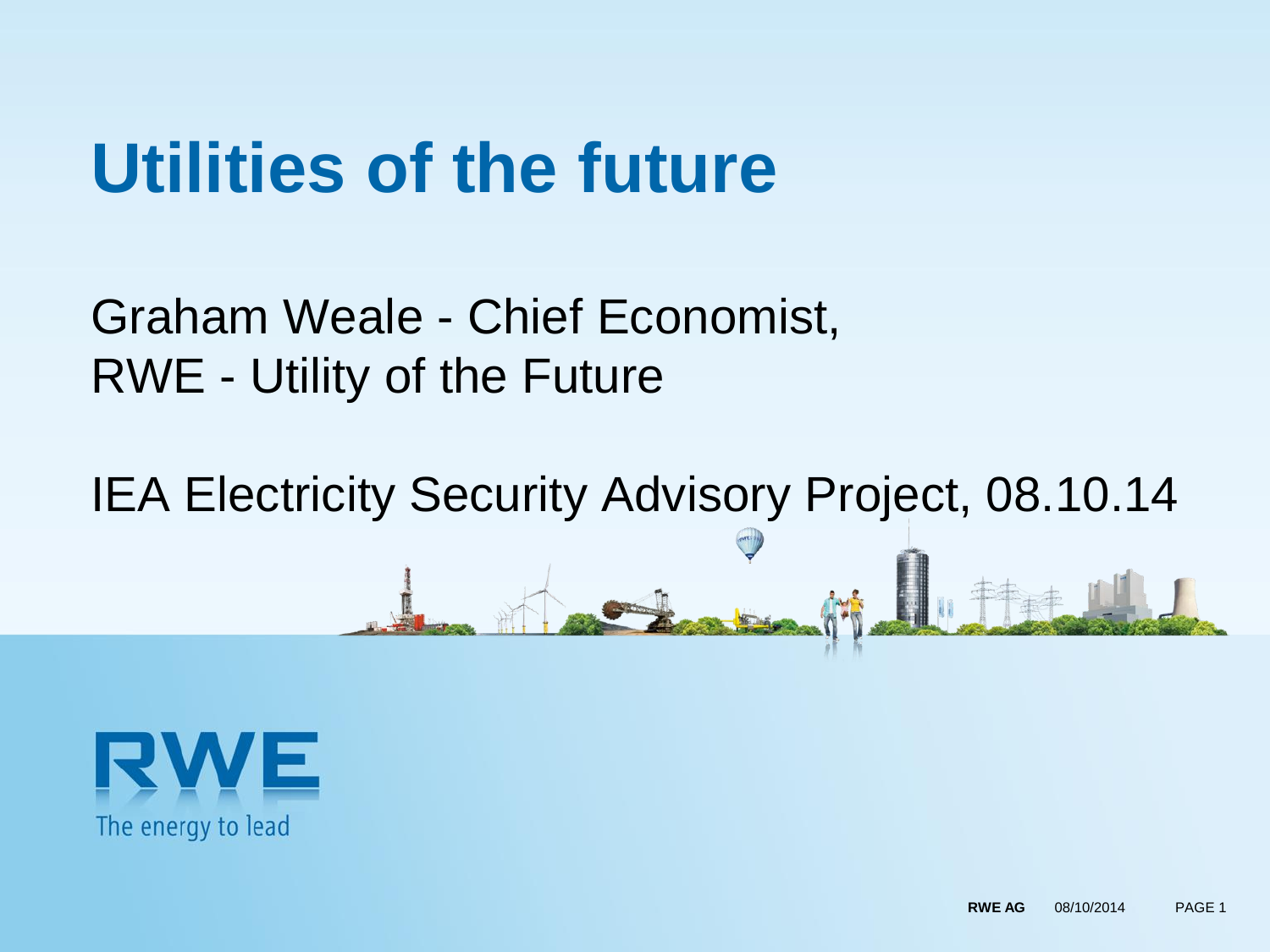#### **Agenda**

- **1. The starting point - utilities of today**
- **2. Six drivers of change to utilities of the future**
- **3. Asset ownership / skill sets for utilities of the future**
- **4. Conclusions – no "one size fits all"**

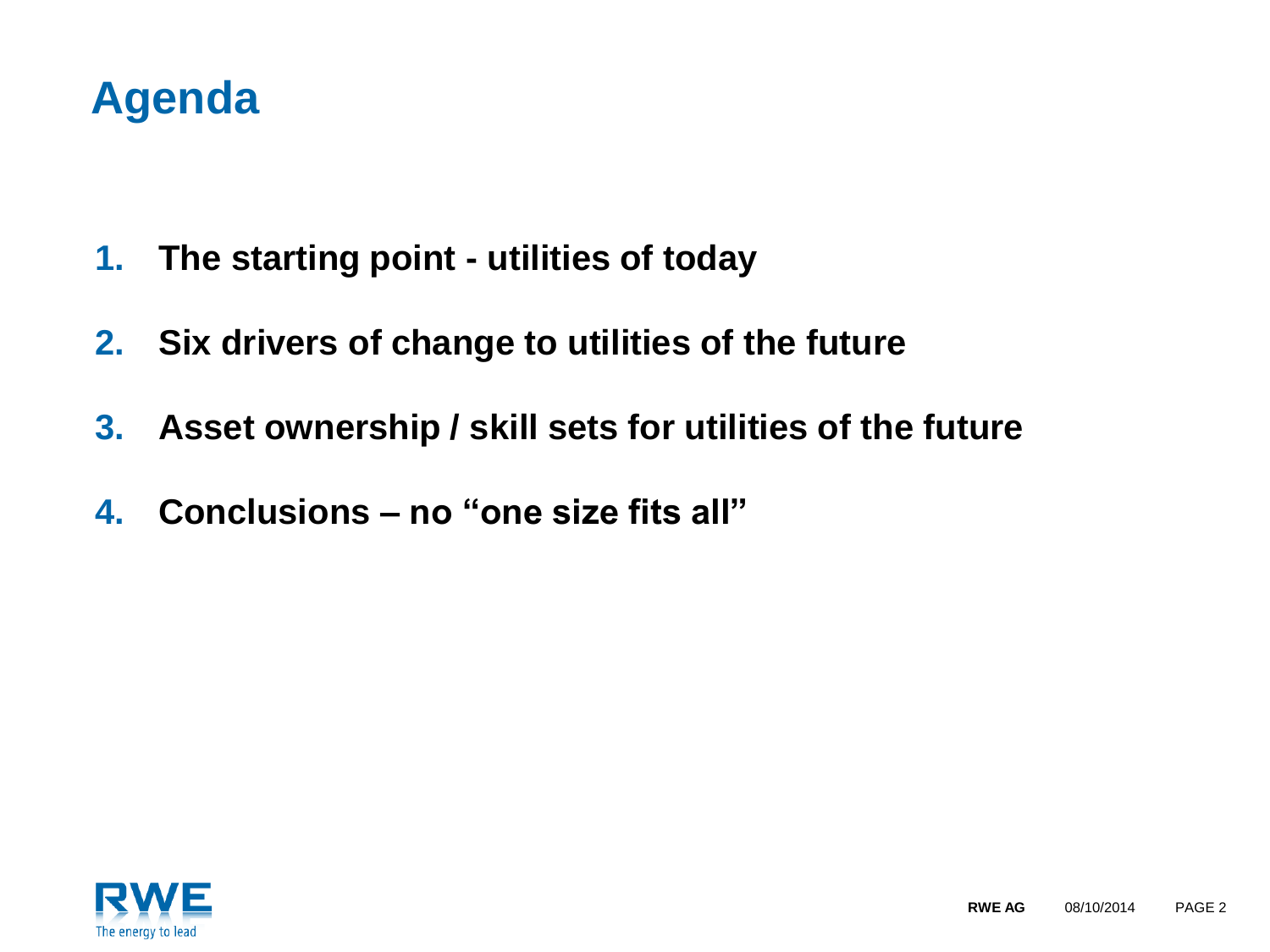#### **1. Utilities of today – challenged by declining conventional generation revenue. Example: RWE**

RWE develops towards an attractive stable downstream business profile with additional focus on renewables and upside potential from conventional power generation



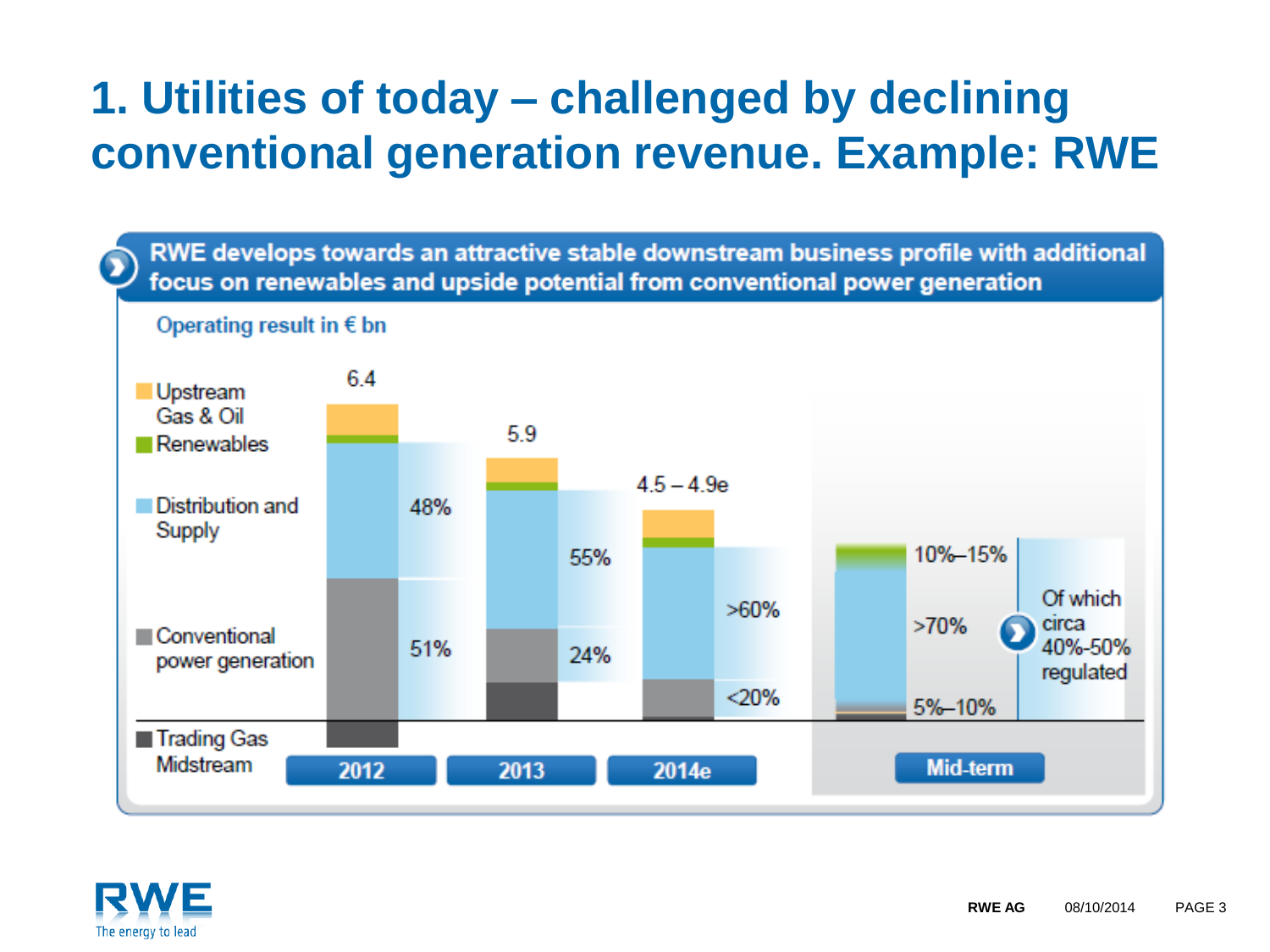### **2. Six drivers of change to utilities of the future**



1. Incumbents' position and strategy



6. New entrants





2. Environmental & regulatory policy



3. Technology





5. Customer requirements



4. Societal wishes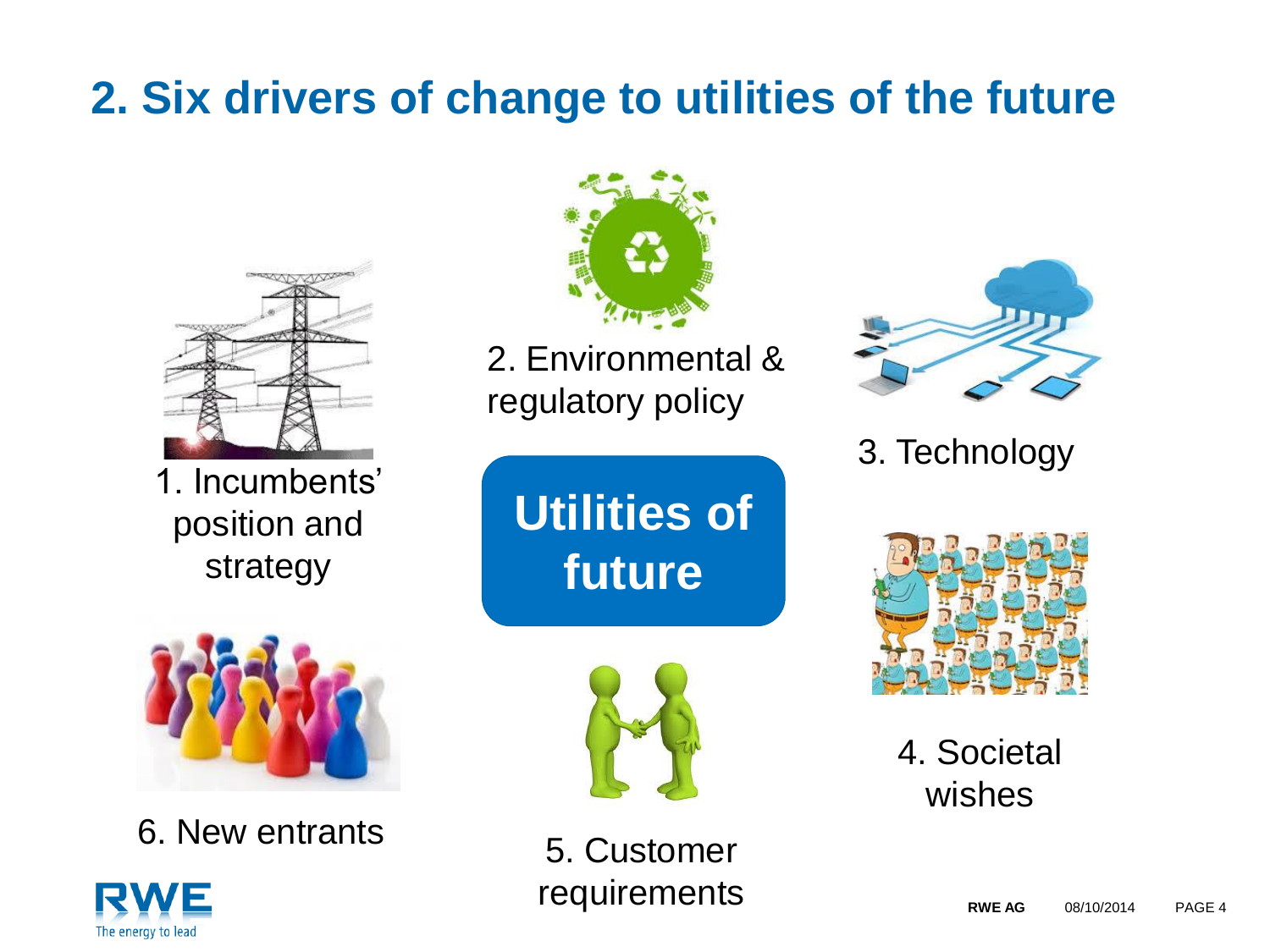#### **New players are entering some areas of market**



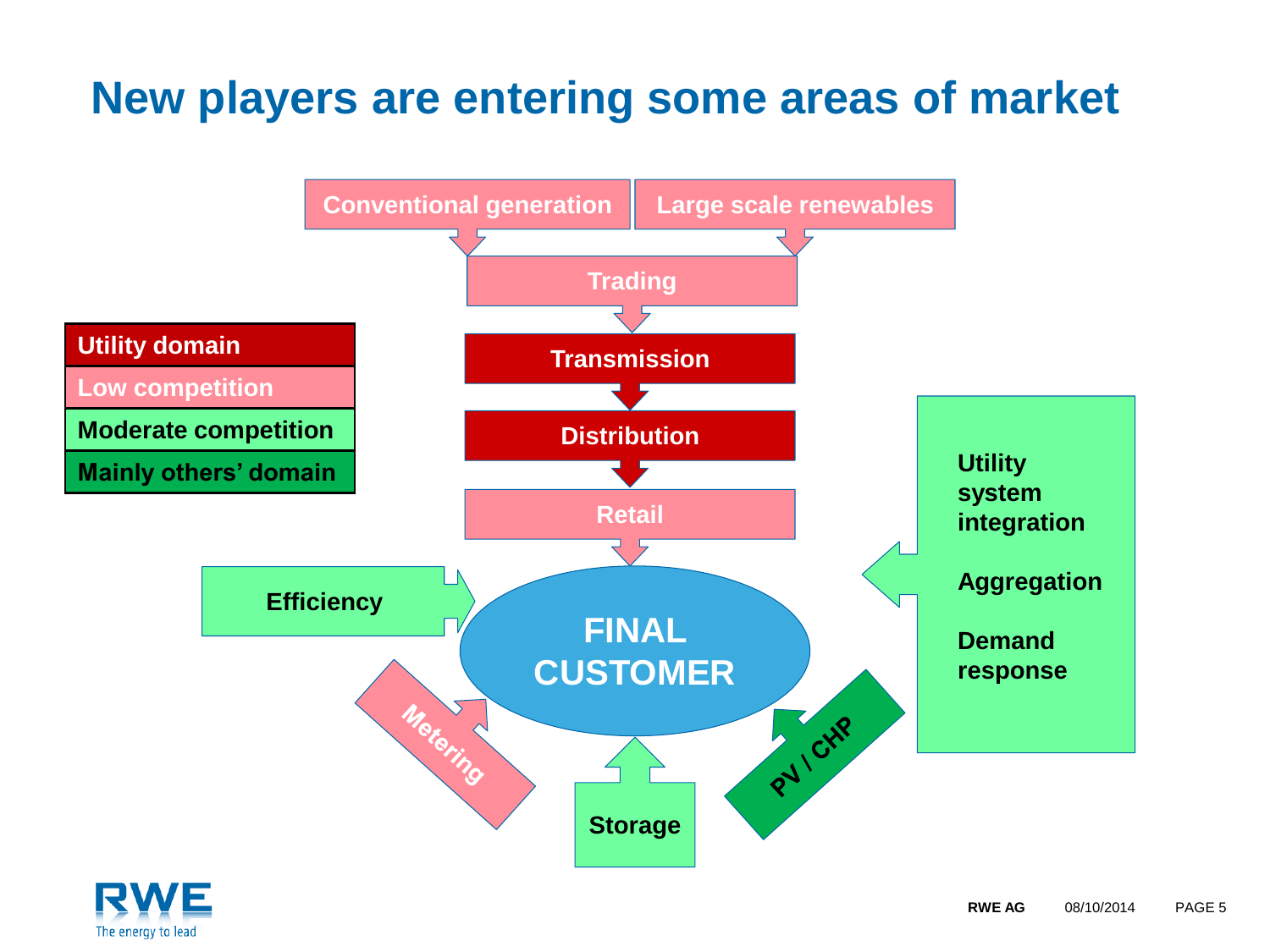#### **3. Asset ownership / skill sets for utilities of the future**

|                                  | <b>Asset / skill</b>                 | <b>Utility</b>            | <b>IPP</b> | <b>Transco</b> | <b>New</b><br>entrant | <b>Customer</b> |
|----------------------------------|--------------------------------------|---------------------------|------------|----------------|-----------------------|-----------------|
| mership<br>$\mathbf{S}$<br>Asset | <b>Conventional generation</b>       | <b>XXX</b>                | <b>XXX</b> |                |                       |                 |
|                                  | Utility scale CHP, RES, Storage      | XX                        | XX         | X              |                       | X               |
|                                  | <b>Small scale CHP, RES, Storage</b> | $\boldsymbol{\mathsf{X}}$ |            |                | XX                    | <b>XX</b>       |
|                                  | Smart meters / appliance control     | <b>XX</b>                 |            |                | X                     | X               |
|                                  | <b>Transmission</b>                  | XX                        |            | <b>XXX</b>     |                       |                 |
|                                  | <b>Distribution</b>                  | <b>XXX</b>                |            | X              |                       |                 |

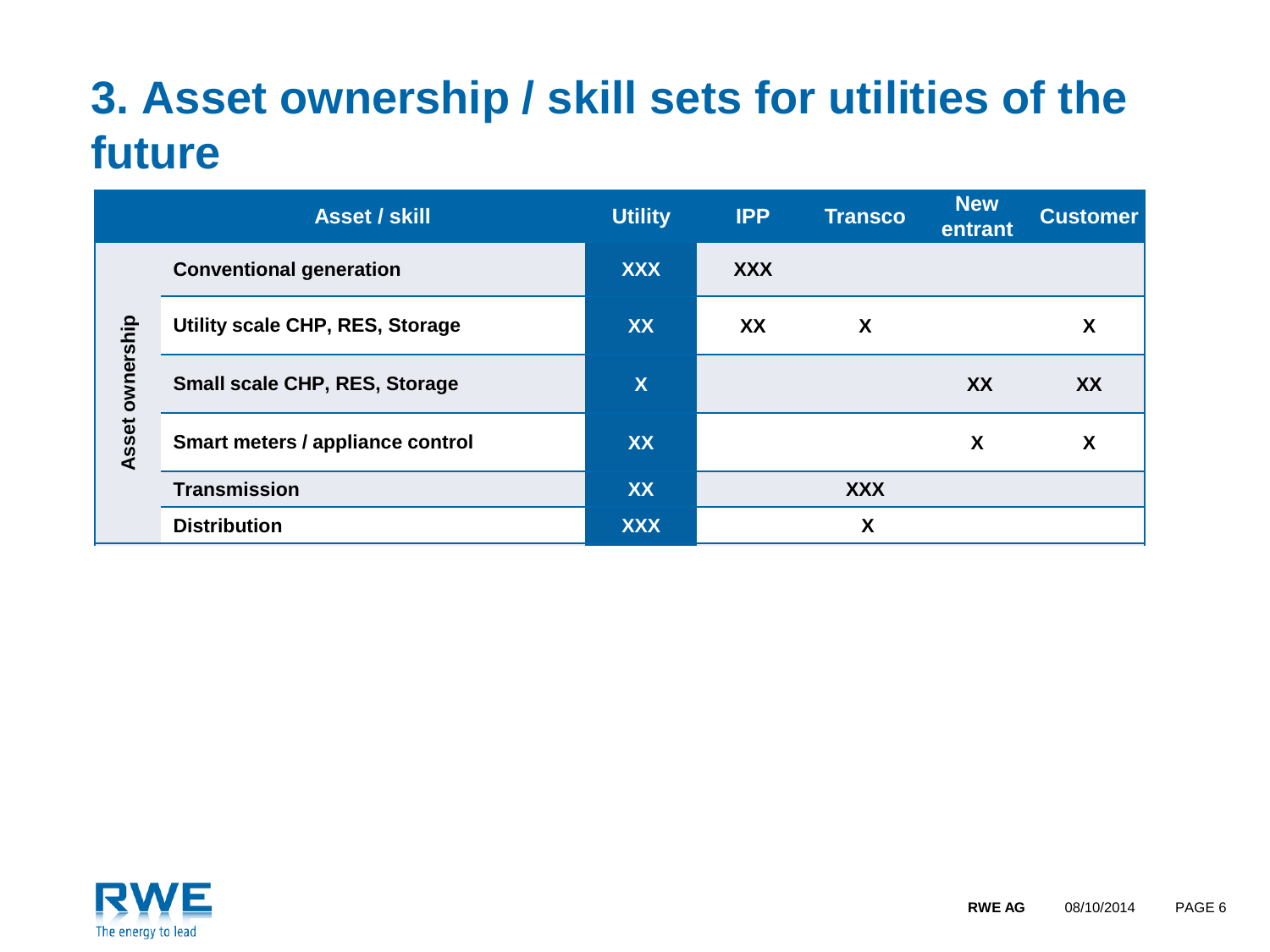#### **Achieving a given risk / return portfolio regulation or commodity-price play?**

#### **Dependency of business units to regulation / commodity prices**

**Regulation**





Note: all figures only illustrative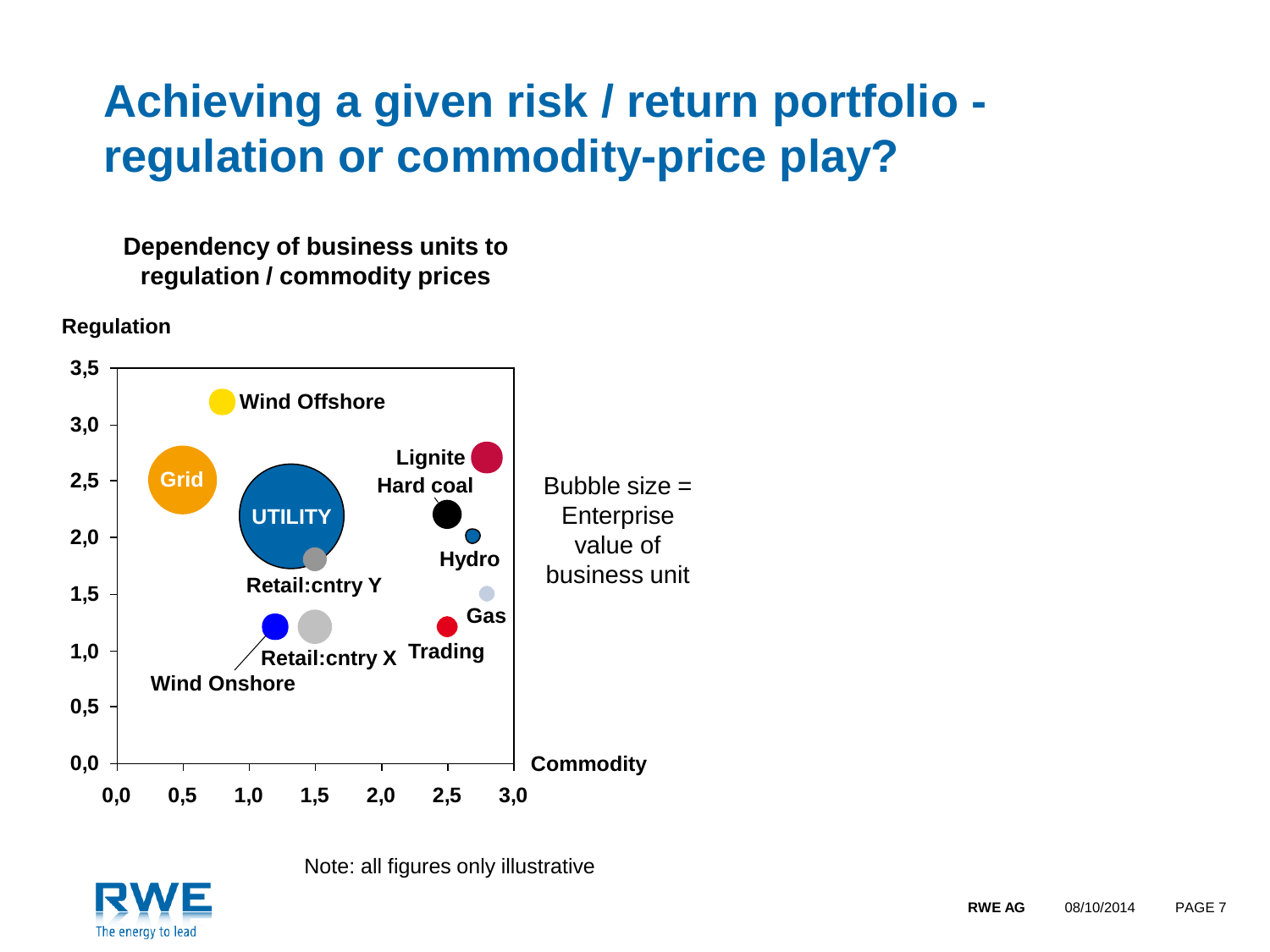#### **Smart Grids and Smart Operators**



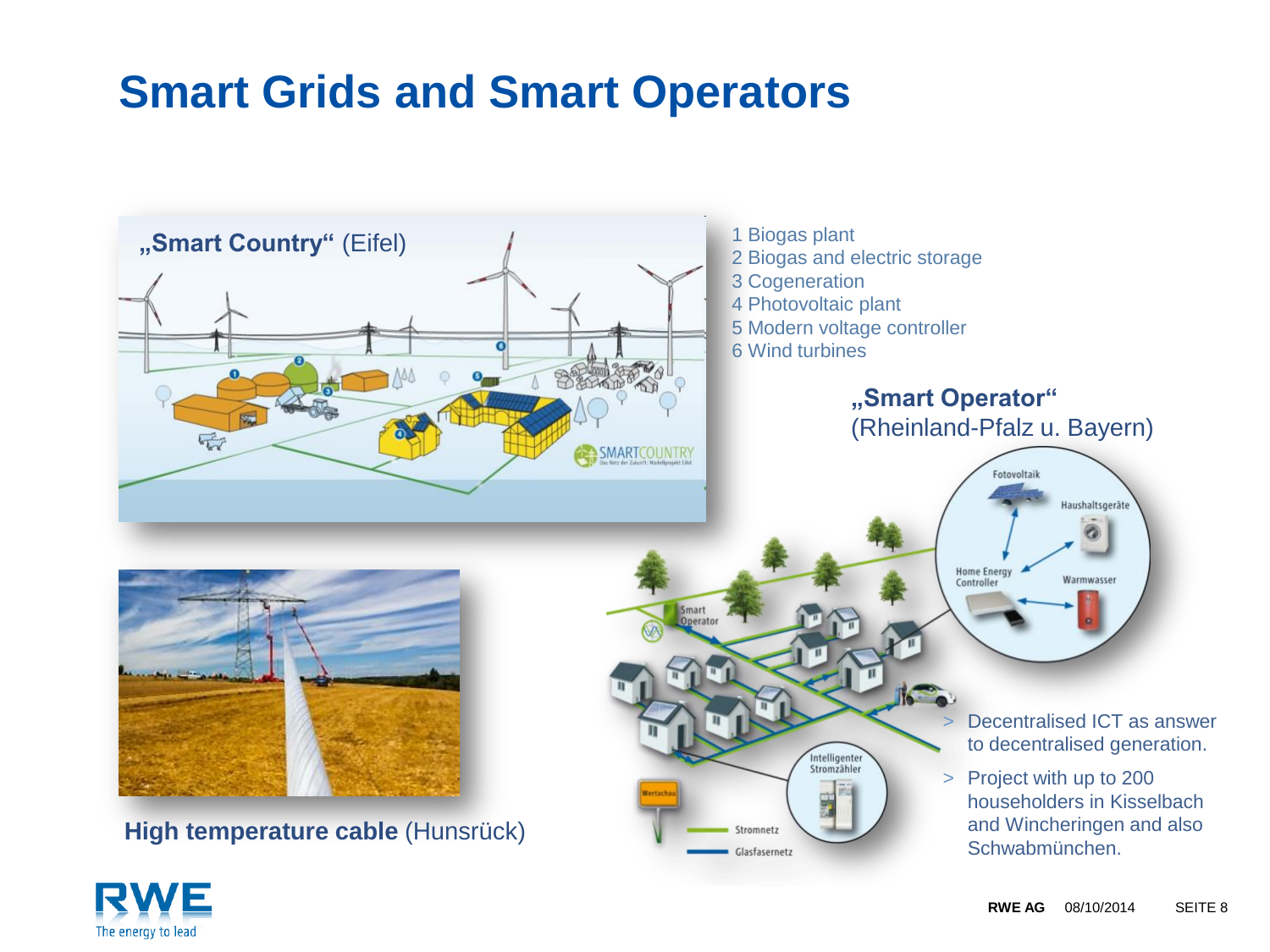#### **Holistic Energy Management**



- **Supplying,** operating and optimising a decentralised system
- **Norking with the** customer on decentralised generation
- Supporting the energy transition comprehensively

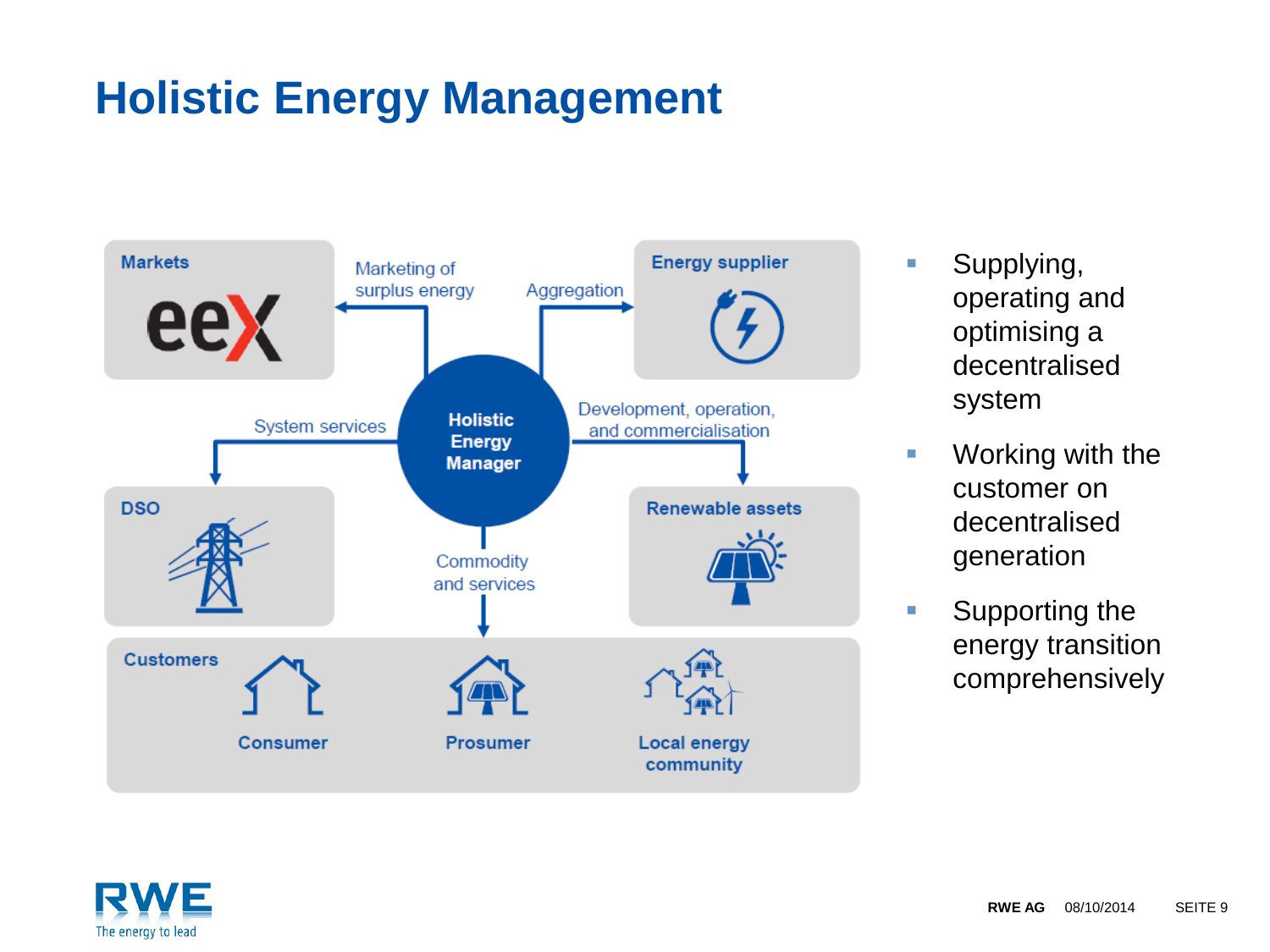#### **4. Conclusions - not a "one-size" fits all**

- 1. Starting point for utility is to **monetarise optimally all existing assets**
	- Accent on improving efficiency and optimising existing plants and practices
	- Then modify portfolio through investment / divestment within given constraints
- **2. Wires business will be fundamental to utilities**
	- Issue is extent to which utility or regulator drives investment
	- Essential that all users of grid pay fairly for services
- **3. Utilities have current advantage of owning customers and huge economies of scale**
	- How can they benefit from this within regulatory and societal constraints?
	- What will be the limits determined by societal wishes, customer desires and the role of new entrants?
- **4. Great sensitivity and skill is required to adapt and satisfy all stakeholders!**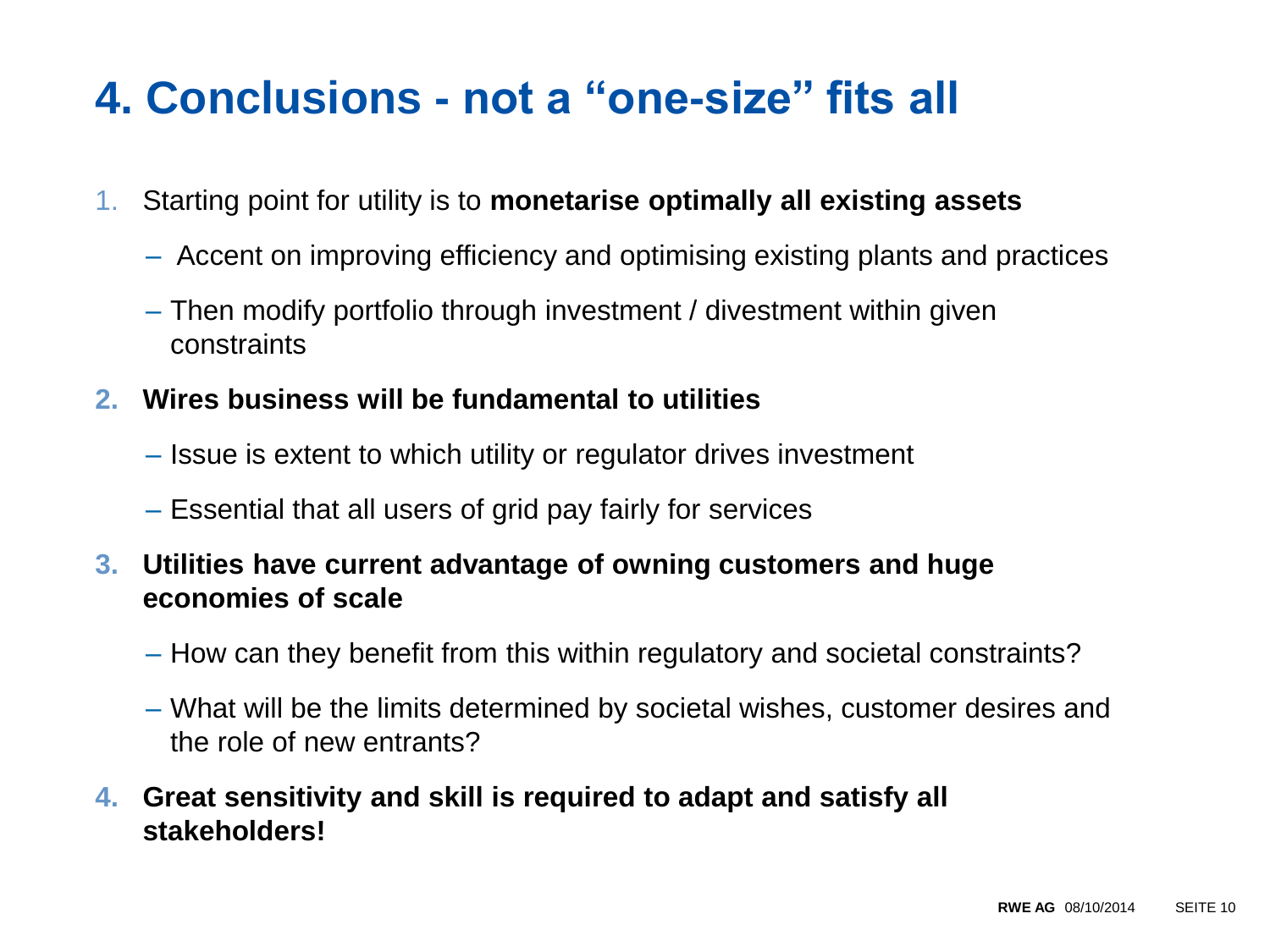#### **RWE's four pillars as Utility of the Future**



| <b>GENERATION</b>                                                                                                                                                                                                                                                                                              | <b>TRADING</b>                                                                                                                                                                                                               | <b>DISTRIBUTION</b>                                                                                                                                                                                                                  | <b>RETAIL</b>                                                                                                                                                                                                                                                                                                                                                  |  |  |  |  |  |  |
|----------------------------------------------------------------------------------------------------------------------------------------------------------------------------------------------------------------------------------------------------------------------------------------------------------------|------------------------------------------------------------------------------------------------------------------------------------------------------------------------------------------------------------------------------|--------------------------------------------------------------------------------------------------------------------------------------------------------------------------------------------------------------------------------------|----------------------------------------------------------------------------------------------------------------------------------------------------------------------------------------------------------------------------------------------------------------------------------------------------------------------------------------------------------------|--|--|--|--|--|--|
| Selective growth in<br>renewable energy<br>Restructure conven-<br>tional power<br>generation ("no profit<br>or cash burning")<br>$-$ Emphasis on<br>efficiency / flexibility<br>Upside potential from<br>market recovery in<br>conventional power<br>(e.g. new market<br>design or recovery of<br>commodities) | Ongoing focus on value<br>extraction in<br>commercial asset<br>optimisation<br>Develop growth<br>opportunities in new<br>trading markets<br><b>Additional value</b><br>contribution from<br>principal investment<br>projects | DE: Stable regulatory<br>٠<br>environment for the<br>next regulatory period<br>- Potential for revenue<br>growth from<br>integration<br>of renewables<br>- Focus on<br>performance<br>• E.EU: Aim to stabilise<br>regulated earnings | • Focus on efficiency<br>enhancements<br>High margin pressure<br>$\mathcal{C}$<br>Margin upside via new<br>Ē,<br>products / cross selling<br>Value-oriented<br>$\blacksquare$<br>customer service<br>Smart markets:<br>٠<br>Decentralised<br><b>CHP/services</b><br>Energy efficiency<br>Growth by leveraging<br>sales know-how across<br>mature & new markets |  |  |  |  |  |  |
| High portion of earnings from stable regulated businesses<br>(German and CEE/SEE networks; renewables)                                                                                                                                                                                                         |                                                                                                                                                                                                                              |                                                                                                                                                                                                                                      |                                                                                                                                                                                                                                                                                                                                                                |  |  |  |  |  |  |

**Integrated utility along the value chain with focus on core markets within Europe**